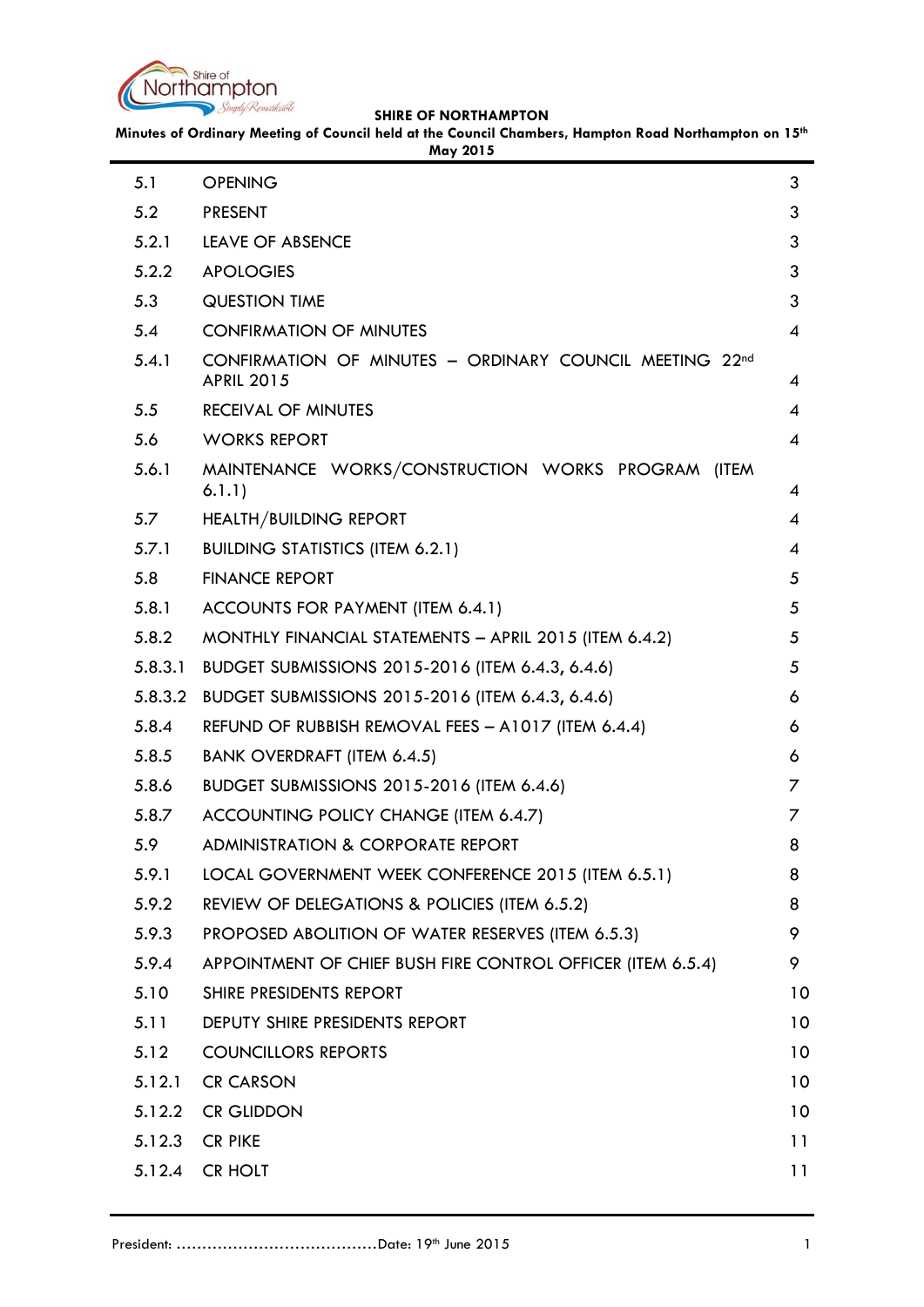

**Minutes of Ordinary Meeting of Council held at the Council Chambers, Hampton Road Northampton on 15th May 2015**

| May 2015 |                             |                 |
|----------|-----------------------------|-----------------|
|          | 5.12.5 CR SCOTT             | 11              |
| 5.12.6   | <b>CR STOCK-STANDEN</b>     | 11              |
| 5.13     | <b>INFORMATION BULLETIN</b> | 11              |
| 5.14     | CEO BRIEFING - FIRE EVENT   | $12 \ \mathrm{$ |
| 5.15     | NEW ITEMS OF BUSINESS       | $12 \ \mathrm{$ |
| 5.16     | NEXT MEETING OF COUNCIL     | $12 \ \mathrm{$ |
| 5.17     | <b>CLOSURE</b>              | $12^{\circ}$    |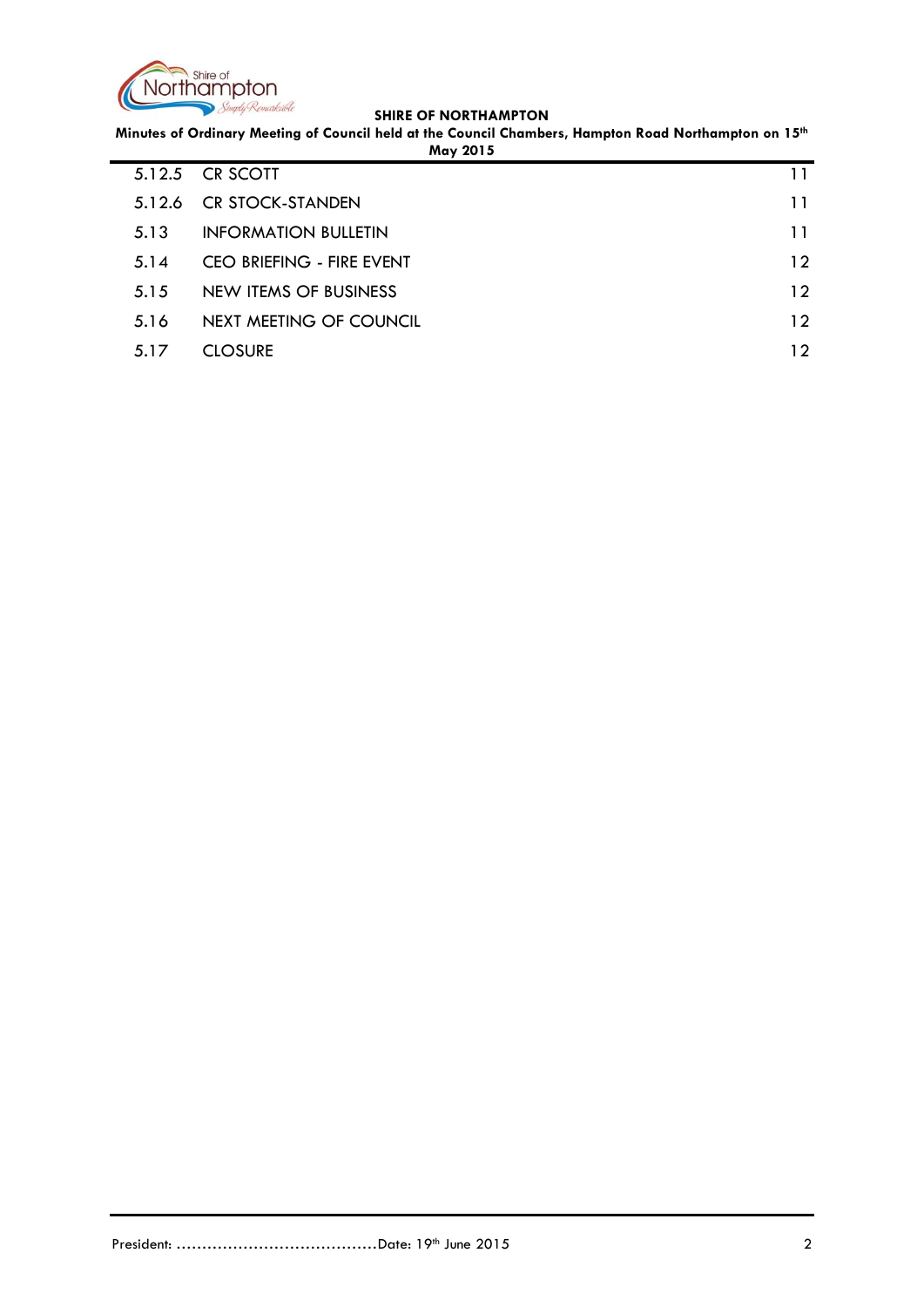

**Minutes of Ordinary Meeting of Council held at the Council Chambers, Hampton Road Northampton on 15th May 2015**

## <span id="page-2-0"></span>**5.1 OPENING**

The President thanked all Councillors and staff members present for their attendance and declared the meeting open at 1.00pm.

#### <span id="page-2-1"></span>**5.2 PRESENT**

| Cr G Wilson               | President                                     | Northampton Ward |
|---------------------------|-----------------------------------------------|------------------|
| Cr C Simkin               | Deputy President                              | Northampton Ward |
| Cr T Carson               |                                               | Northampton Ward |
| Cr D Stanich              |                                               | Northampton Ward |
| Cr S Stock-Standen        |                                               | Northampton Ward |
| Cr P Gliddon              |                                               | Kalbarri Ward    |
| Cr M Holt                 |                                               | Kalbarri Ward    |
| Cr D Pike                 |                                               | Kalbarri Ward    |
| Cr M Scott                |                                               | Kalbarri Ward    |
| Mr Garry Keeffe           | <b>Chief Executive Officer</b>                |                  |
| <b>Mr Grant Middleton</b> | Deputy Chief Executive Officer                |                  |
| Mr Neil Broadhurst        | <b>Manager Works &amp; Technical Services</b> |                  |

# <span id="page-2-2"></span>**5.2.1 LEAVE OF ABSENCE**

Nil

## <span id="page-2-3"></span>**5.2.2 APOLOGIES**

Nil

# <span id="page-2-4"></span>**5.3 QUESTION TIME**

No members of the public were present during question time.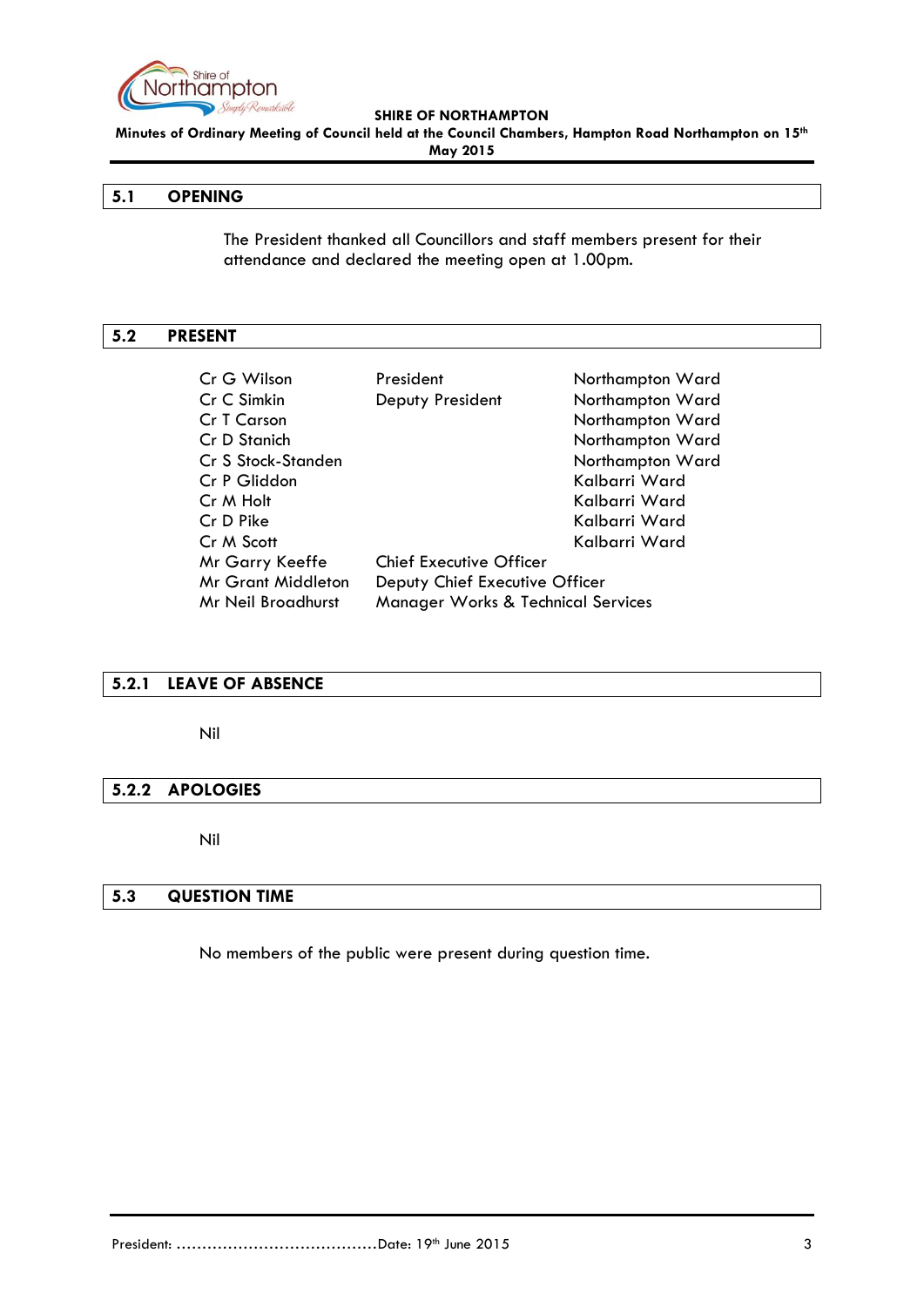

**Minutes of Ordinary Meeting of Council held at the Council Chambers, Hampton Road Northampton on 15th May 2015**

## <span id="page-3-1"></span><span id="page-3-0"></span>**5.4 CONFIRMATION OF MINUTES**

5.4.1 CONFIRMATION OF MINUTES – ORDINARY COUNCIL MEETING 22nd APRIL 2015

Moved Cr PIKE, seconded Cr STANICH

That the minutes of the Ordinary Meeting of Council held on the 22<sup>nd</sup> April 2015 be confirmed as a true and correct record with the following changes.

| Item $4.5.2$  | Change "seconded Cr Satnich" to "seconded Cr Stanich"              |
|---------------|--------------------------------------------------------------------|
| Item $4.15.1$ | Change text from "proposed by Cr Holt" to "proposed by Cr<br>Pike" |

CARRIED 9/0

# <span id="page-3-2"></span>**5.5 RECEIVAL OF MINUTES**

Nil

## <span id="page-3-4"></span><span id="page-3-3"></span>**5.6 WORKS REPORT**

5.6.1 MAINTENANCE WORKS/CONSTRUCTION WORKS PROGRAM (ITEM 6.1.1)

**Noted** 

Mr Broadhurst left the meeting at 1.15pm.

## <span id="page-3-6"></span><span id="page-3-5"></span>**5.7 HEALTH/BUILDING REPORT**

5.7.1 BUILDING STATISTICS (ITEM 6.2.1)

Noted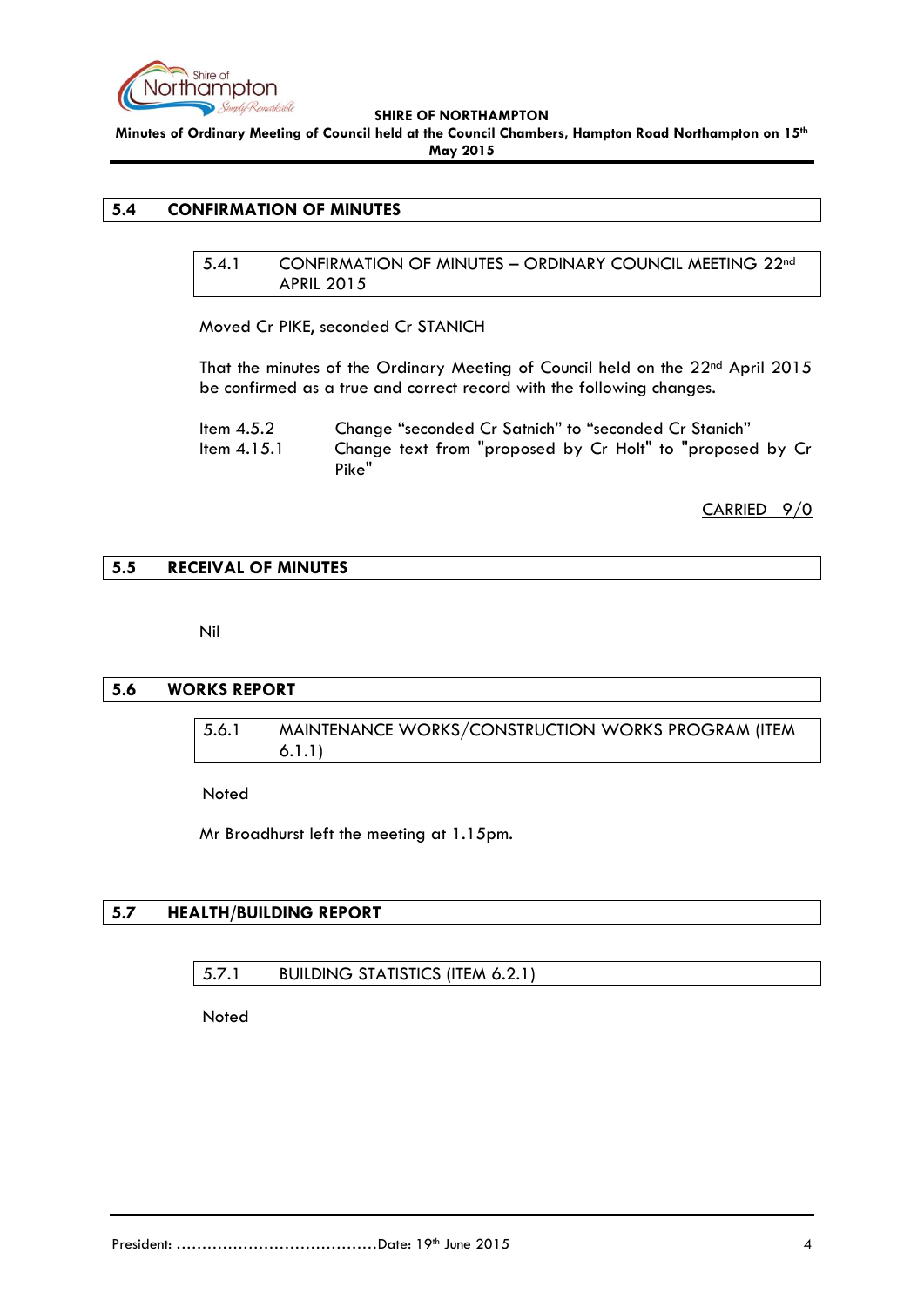

**Minutes of Ordinary Meeting of Council held at the Council Chambers, Hampton Road Northampton on 15th May 2015**

## <span id="page-4-1"></span><span id="page-4-0"></span>**5.8 FINANCE REPORT**

## 5.8.1 ACCOUNTS FOR PAYMENT (ITEM 6.4.1)

Moved Cr CARSON, seconded Cr HOLT

That Municipal Fund Cheques 20557 to 20574 inclusive, totalling \$35,205.93, Municipal EFT payments numbered EFT13694 to EFT13756 inclusive totalling \$352,300.07, Direct Debit payments GJ1011 to GJ1017 totalling \$3,557.52, Trust Fund Cheques 2040-2044, totalling \$7,462.91be passed for payment and the items therein be declared authorised expenditure.

# CARRIED BY AN ABSOLUTE MAJORITY 9/0

# <span id="page-4-2"></span>5.8.2 MONTHLY FINANCIAL STATEMENTS – APRIL 2015 (ITEM 6.4.2)

Moved Cr SCOTT, seconded Cr SIMKIN

That Council adopts the Monthly Financial Reports for the period ending 30 April 2015.

CARRIED 9/0

<span id="page-4-3"></span>5.8.3.1 BUDGET SUBMISSIONS 2015-2016 (ITEM 6.4.3, 6.4.6)

Moved Cr HOLT, seconded Cr CARSON

That Council list the following projects for inclusion within the draft 2015/2016 Budget.

- 1. Kalbarri Specified Area Rate, allocation of \$28,988 for a promotional campaign based on the theme "KALBARRI – NATURES PLAYGROUND".
- 2. Kalbarri Specified area Rate for an allocation of \$45,000 for new entry signage.
- 3. Northampton Visitor Centre \$25,000 operational grant.
- 4. Kalbarri Visitor Centre \$30,000 operational grant.
- 5. Northampton Old School Site \$5,000 conservation works and seed funding
- 6. Men's Shed Kalbarri \$5,000 for house number painting
- 7. Kalbarri Occasional Child Care \$1,570 for fitting window locks and security screens to the building.

CARRIED 9/0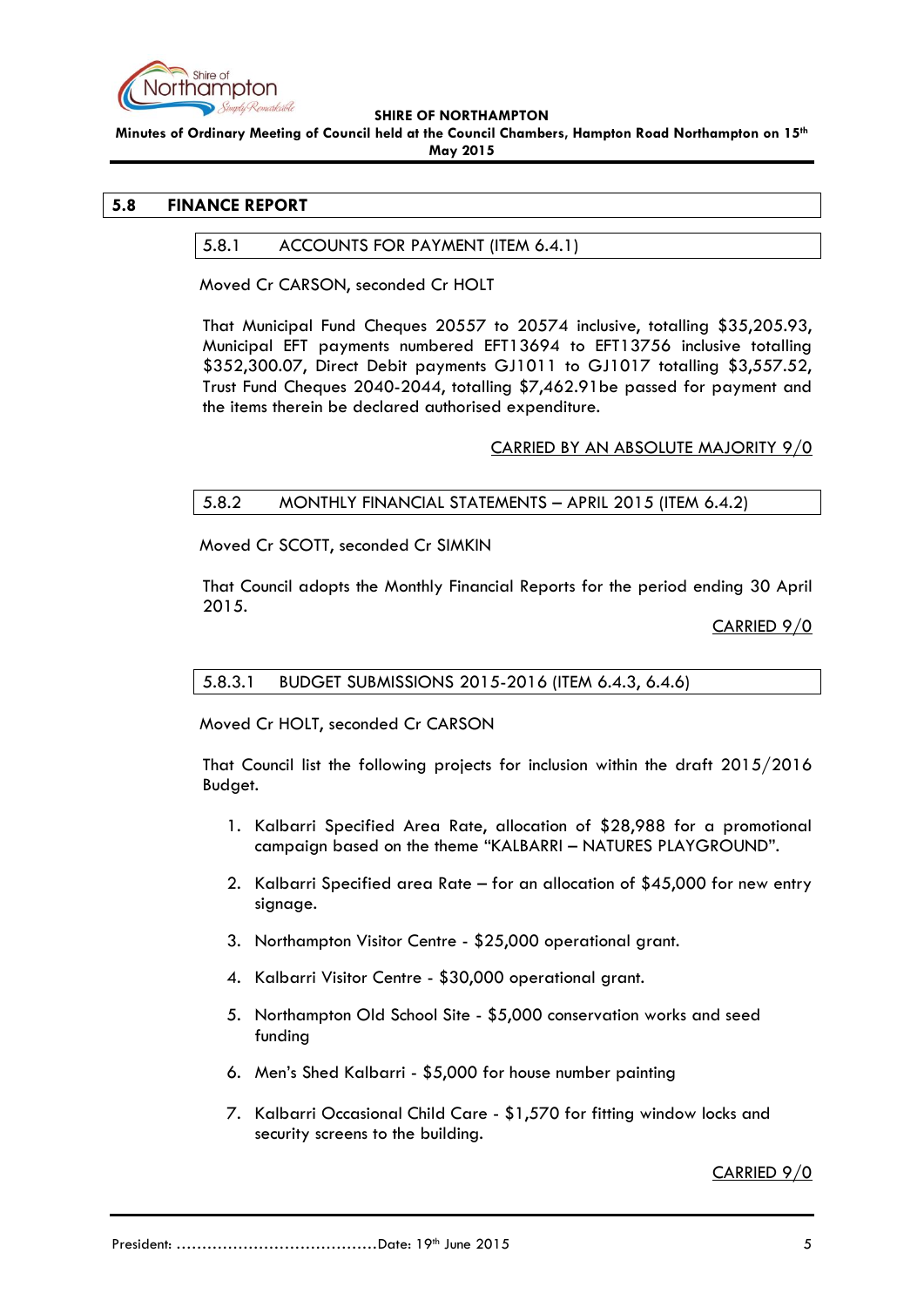

<span id="page-5-0"></span>**Minutes of Ordinary Meeting of Council held at the Council Chambers, Hampton Road Northampton on 15th May 2015**

5.8.3.2 BUDGET SUBMISSIONS 2015-2016 (ITEM 6.4.3, 6.4.6)

Moved Cr CARSON, seconded Cr GLIDDON

That Council do not list the following projects for inclusion within the draft 2015/2016 Budget.

- 1. The Kalbarri Skate Park Electric BBQ \$6,000
- 2. Northampton Community Centre Security system purchase & installation \$4,187 and Balcony extension \$91,096
- 3. Northampton Historical Society \$10,000 for Cemetery works at the Gwalla Cemetery, Horrocks stablise & replace plaque and stablise & preserve cemetery stone wall.
- 4. Men's Shed Kalbarri Operational Loan \$5,000
- 5. Zest Festival \$5,000
- 6. Northampton Botanic Line \$5,000 for Car parking along Brook Street

CARRIED 9/0

# <span id="page-5-1"></span>5.8.4 REFUND OF RUBBISH REMOVAL FEES – A1017 (ITEM 6.4.4)

Moved Cr STOCK-STANDEN, seconded Cr SIMKIN

That Council defer item 6.4.4 pending further information in relation to rubbish lifts at the property.

## CARRIED 9/0

## <span id="page-5-2"></span>5.8.5 BANK OVERDRAFT (ITEM 6.4.5)

Moved Cr STOCK-STANDEN, seconded Cr CARSON

That Council authorise the use of the overdraft facility of \$500,000 with the National Bank.

CARRIED BY AN ABSOLUTE MAJORITY 9/0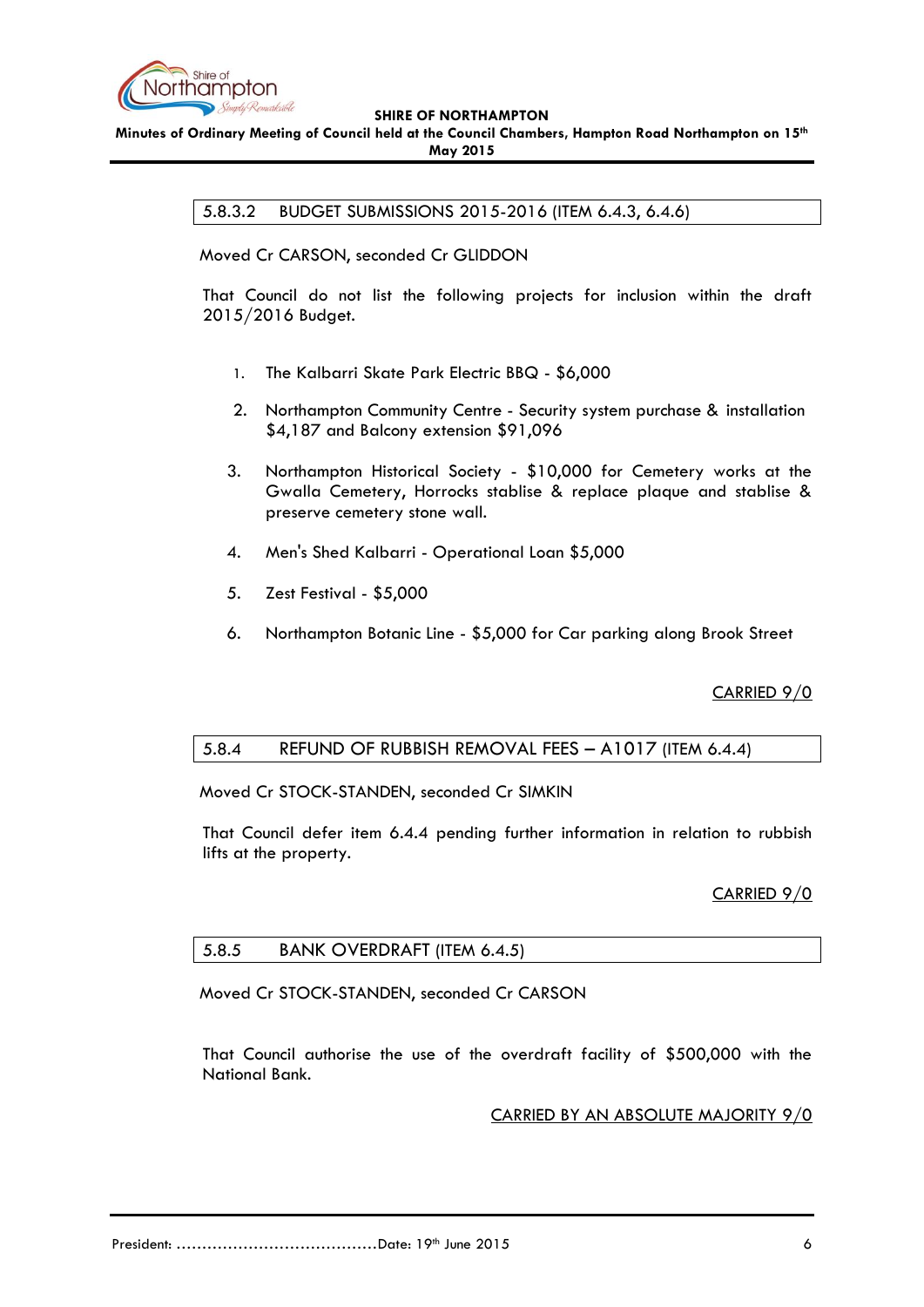

<span id="page-6-0"></span>**Minutes of Ordinary Meeting of Council held at the Council Chambers, Hampton Road Northampton on 15th May 2015**

## 5.8.6 BUDGET SUBMISSIONS 2015-2016 (ITEM 6.4.6)

Item 6.4.6 determination included in resolution for item 6.4.4

# <span id="page-6-1"></span>5.8.7 ACCOUNTING POLICY CHANGE (ITEM 6.4.7)

Moved Cr STOCK-STANDEN, seconded Cr SCOTT

That Council approve the change for the depreciation of buildings from 30 to 50 years to 10 to 50 years and the Significant Accounting Policy is updated accordingly.

CARRIED 9/0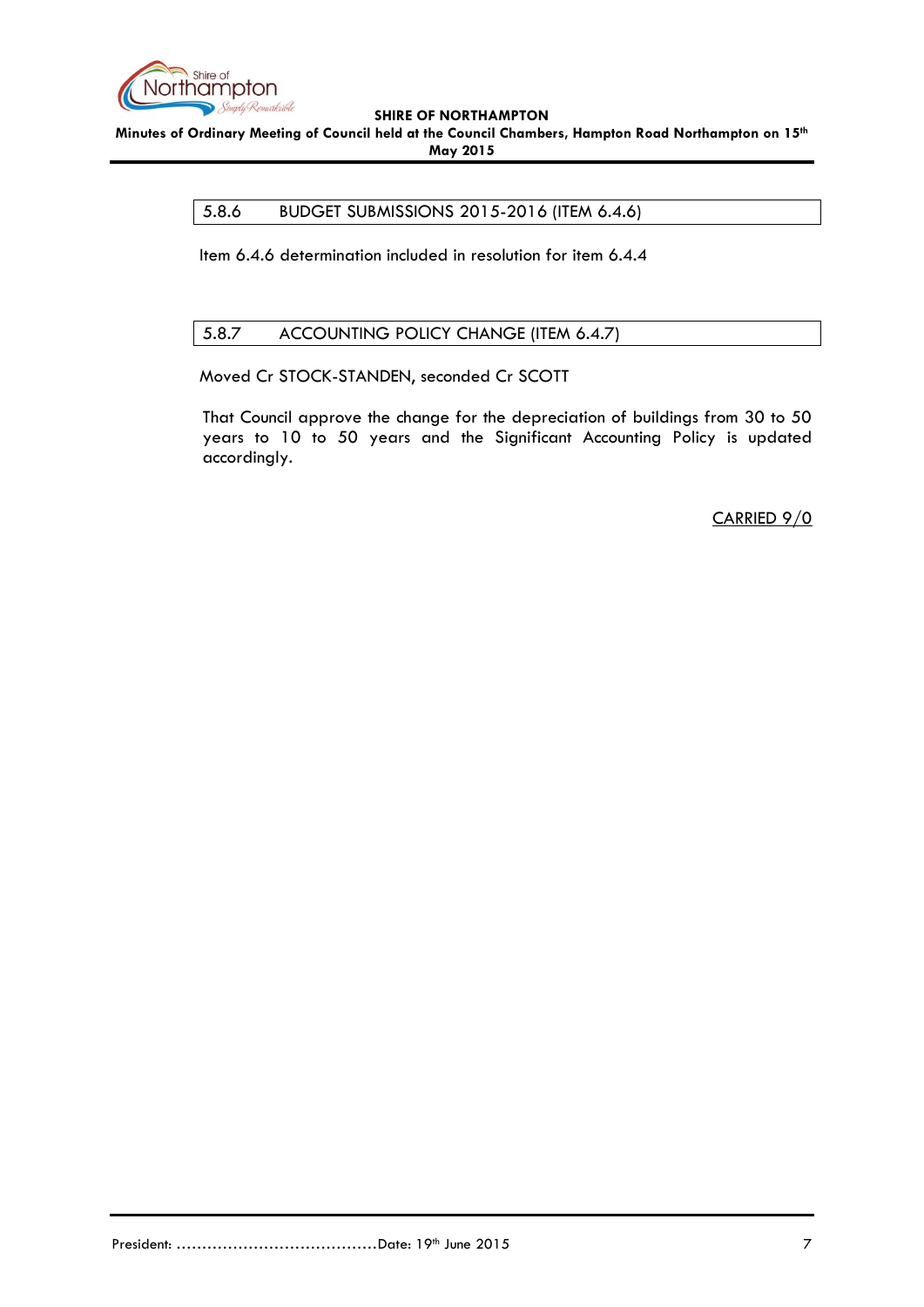

**Minutes of Ordinary Meeting of Council held at the Council Chambers, Hampton Road Northampton on 15th May 2015**

# <span id="page-7-1"></span><span id="page-7-0"></span>**5.9 ADMINISTRATION & CORPORATE REPORT**

5.9.1 LOCAL GOVERNMENT WEEK CONFERENCE 2015 (ITEM 6.5.1)

Moved Cr SCOTT, seconded Cr STOCK-STANDEN

That Cr Wilson, Cr Simkin, Cr Holt, Cr Scott and the Deputy CEO attend the 2015 WA Local Government Convention.

CARRIED 9/0

#### <span id="page-7-2"></span>5.9.2 REVIEW OF DELEGATIONS & POLICIES (ITEM 6.5.2)

Moved Cr GLIDDON, seconded Cr SCOTT

- 1. That all current delegations as reviewed to remain in force.
- 2. That all current policies as reviewed remain.
- 3. That Council adopt the new policy in regards to the verge side refuse collection as per the following:

## **Residential Verge Side Rubbish Collection**

It is the policy of Council that a residential verge side rubbish collection will be undertaken each year in the town-sites of Northampton, Kalbarri and Horrocks, the collection of the verge side rubbish is to be undertaken two weeks preceding the Easter long weekend holiday break.

A notice is to be placed in all notice boards and in both local newspapers two months prior to the proposed verge pickup and the notice to advise the following:

 Rubbish is to be placed on verges no sooner than two weekends prior to the collection date i.e. maximum16 days before the proposed collection date.

If materials are placed on the verge before the two week period then the resident be instructed to relocate that material onto their property. Failure to adhere to the request could result in further action under the Litter Act being undertaken.

- Rubbish placed on verges after the stated collection date will not be removed by Council staff;
- The following items will not be collected: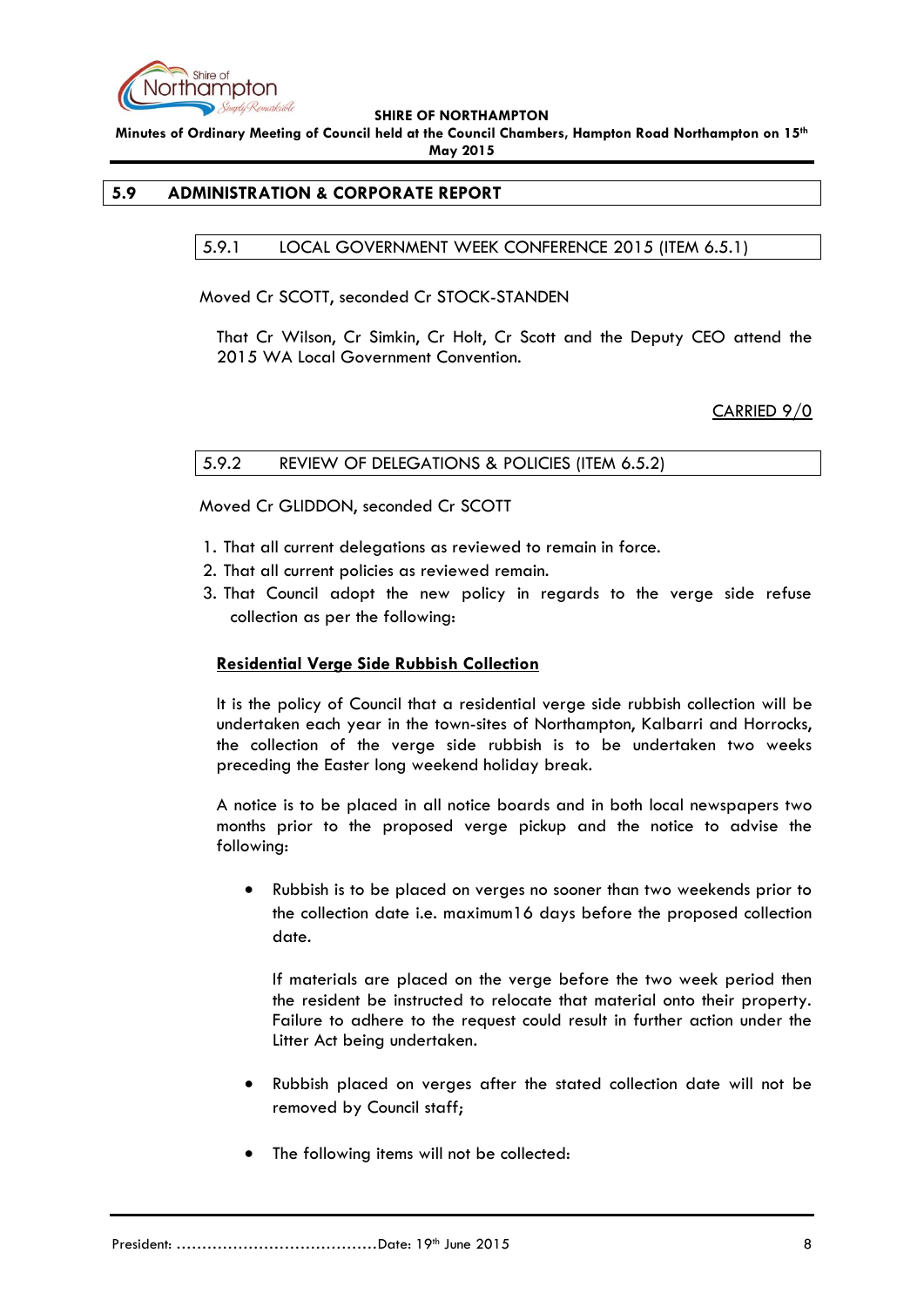

**Minutes of Ordinary Meeting of Council held at the Council Chambers, Hampton Road Northampton on 15th**

**May 2015 Chemicals** Paint Acids Poisons Animal carcasses Wet or rotten refuse Explosives Ammunition Asbestos or asbestos containing materials Bricks and or pavers Sand, rubble and rocks Tyres Broken glass Used oil Commercial or industrial waste

# CARRIED BY AN ABSOLUTE MAJORITY 9/0

# <span id="page-8-0"></span>5.9.3 PROPOSED ABOLITION OF WATER RESERVES (ITEM 6.5.3)

Moved Cr SCOTT, seconded Cr STOCK-STANDEN

That Council has no further comment and supports the request to abolish the water reserves.

CARRIED 9/0

# <span id="page-8-1"></span>5.9.4 APPOINTMENT OF CHIEF BUSH FIRE CONTROL OFFICER (ITEM 6.5.4)

Moved Cr GLIDDON, seconded Cr STANICH

That Council appoints Robert McKenzie as the Shires Chief Bush Fire Control Officer to exercise the powers pursuant to the Bush Fires Act 1954 and that the previous appointment of Stephen Williams be cancelled.

CARRIED 9/0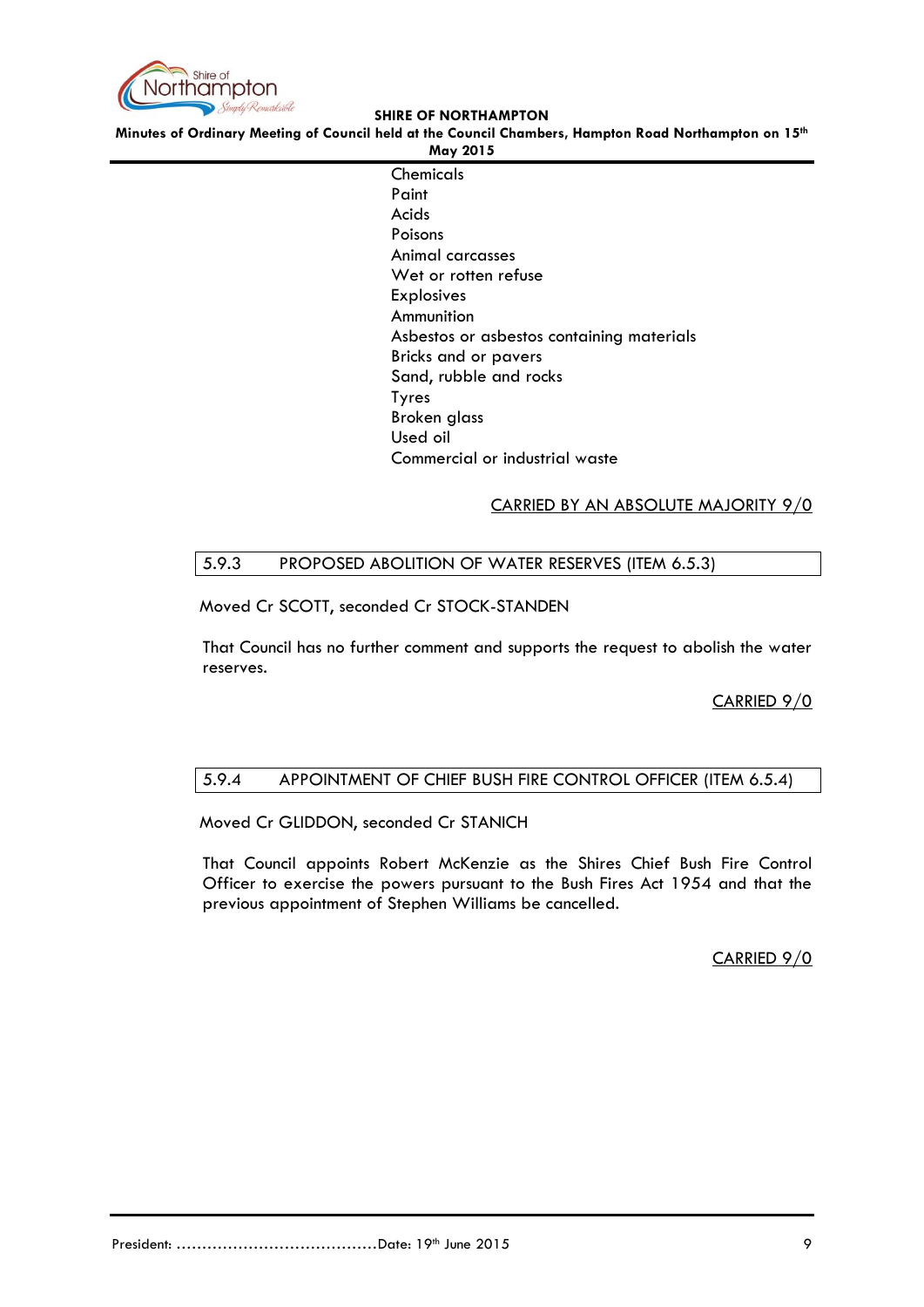

**Minutes of Ordinary Meeting of Council held at the Council Chambers, Hampton Road Northampton on 15th May 2015**

# <span id="page-9-0"></span>**5.10 SHIRE PRESIDENTS REPORT**

Since the last Council meeting Cr Wilson reported on his attendance at the following:

| 23/4/15 | Meeting with Midwest Development Commission in Northampton<br>Chambers |
|---------|------------------------------------------------------------------------|
| 23/4/15 | Midwest Development Commission Dinner function in Kalbarri             |
| 25/4/15 | Anzac Ceremony (100 years) represented Shire                           |
| 8/5/15  | MV Ocearch - Shark Tagging Vessel                                      |
| 15/5/15 | Royalties for Regions Grant presentation function at Horrocks          |
|         | Beach                                                                  |

# <span id="page-9-1"></span>**5.11 DEPUTY SHIRE PRESIDENTS REPORT**

Since the last Council meeting Cr Simkin reported on his attendance at the following:

| 23/4/15 | Meeting with Midwest Development Commission in Northampton |
|---------|------------------------------------------------------------|
|         | Chambers                                                   |
| 23/4/15 | Midwest Development Commission Dinner function in Kalbarri |

# <span id="page-9-3"></span><span id="page-9-2"></span>**5.12 COUNCILLORS REPORTS**

## 5.12.1 CR CARSON

Since the last Council meeting Cr Carson reported on his attendance at the meeting with Midwest Development Commission in Northampton Chambers on 23/4/2015.

## <span id="page-9-4"></span>5.12.2 CR GLIDDON

Since the last Council meeting Cr Gliddon reported on her attendance at the following:

- 1/5/15 Meeting with Debbie Carson and Tracey Grosvenor in relation to Tourism information signage for Northampton, Horrocks Beach, Kalbarri and Gregory 6/5/15 Kalbarri Visitor Centre Committee Meeting 6/5/15 Webinar for Tidy Towns Submission
- 11/5/15 Midwest Tourism Alliance Meeting in Geraldton
- 15/5/15 Royalties for Regions Grant presentation function at Horrocks Beach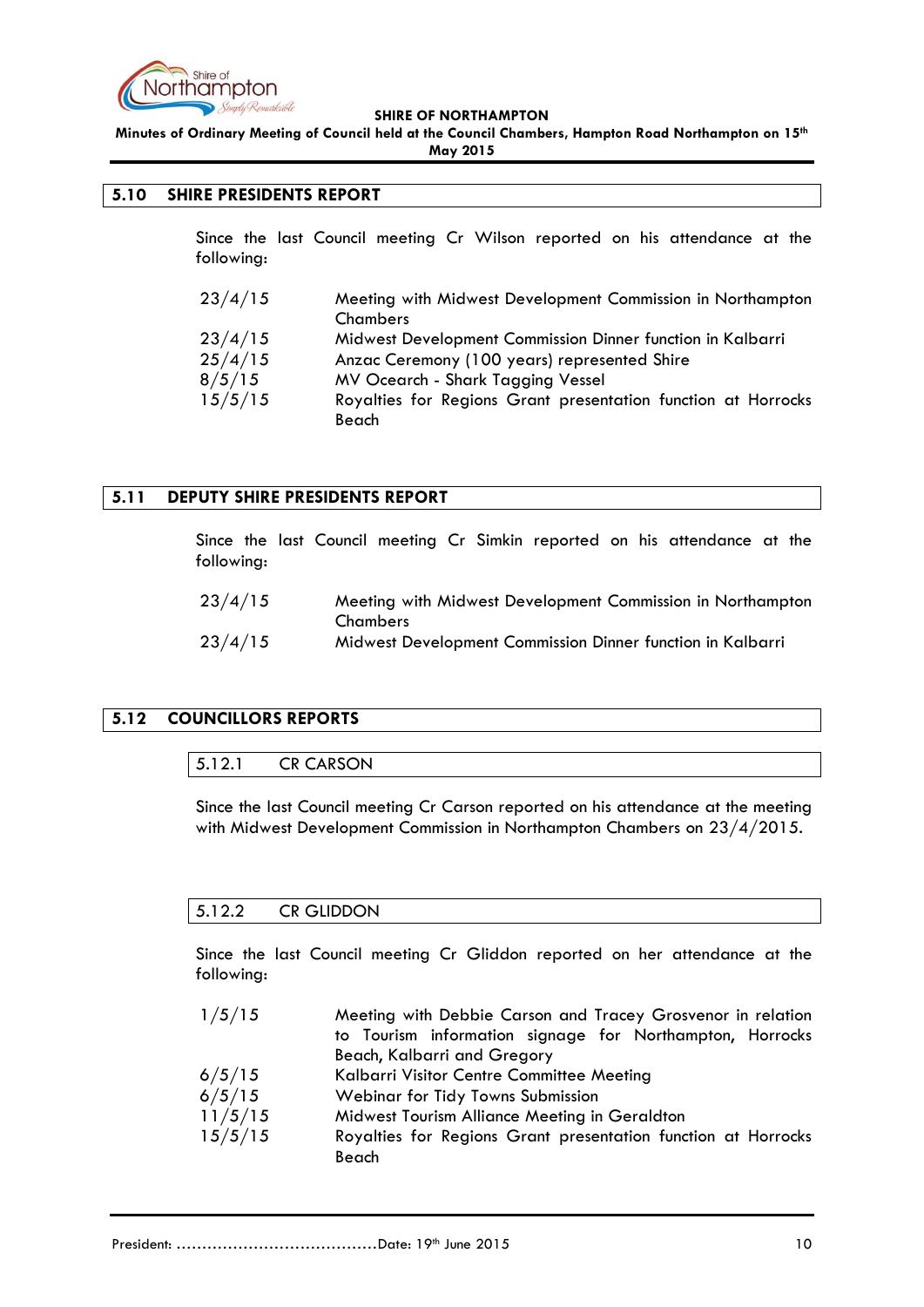

<span id="page-10-0"></span>**Minutes of Ordinary Meeting of Council held at the Council Chambers, Hampton Road Northampton on 15th**

**May 2015**

## 5.12.3 CR PIKE

Since the last Council meeting Cr Pike reported on his attendance at the following:

| 23/4/15 | Midwest Development Commission Dinner function in Kalbarri    |
|---------|---------------------------------------------------------------|
| 15/5/15 | Royalties for Regions Grant presentation function at Horrocks |
|         | Beach                                                         |

<span id="page-10-1"></span>

| CR HOLT<br>1 <b>r</b> 1 <b>n</b><br>3.12.4 |
|--------------------------------------------|
|--------------------------------------------|

Since the last Council meeting Cr Holt reported on his attendance at the following:

| 23/4/15 | Midwest Development Commission Dinner function in Kalbarri             |
|---------|------------------------------------------------------------------------|
| 15/5/15 | Royalties for Regions Grant presentation function at Horrocks<br>Beach |

# <span id="page-10-2"></span>5.12.5 CR SCOTT

Since the last Council meeting Cr Scott reported on his attendance at the following:

| 23/4/15      | Midwest Development Commission Dinner function in Kalbarri             |
|--------------|------------------------------------------------------------------------|
| 25/4/15      | Anzac Ceremony represented Shire - Wreath laying                       |
| $13-14/5/15$ | Attended Councillor Training - Planning/Strategic Management           |
| 15/5/15      | Royalties for Regions Grant presentation function at Horrocks<br>Beach |

# <span id="page-10-3"></span>5.12.6 CR STOCK-STANDEN

Since the last Council meeting Cr Stock-Standen reported on her attendance at the Royalties for Regions Grant presentation function at Horrocks Beach on 15/5/15

## AFTERNOON TEA ADJOURNMENT

Council adjourned for afternoon tea at 2.46pm and reconvened at 3.00pm with the following in attendance:

Cr Wilson, Cr Simkin, Cr Carson, Cr Gliddon, Cr Scott, Cr Stock-Standen, Cr Stanich, Cr Pike, Cr Holt, Chief Executive Officer Garry Keeffe, Deputy CEO Grant Middleton.

# <span id="page-10-4"></span>**5.13 INFORMATION BULLETIN**

Noted